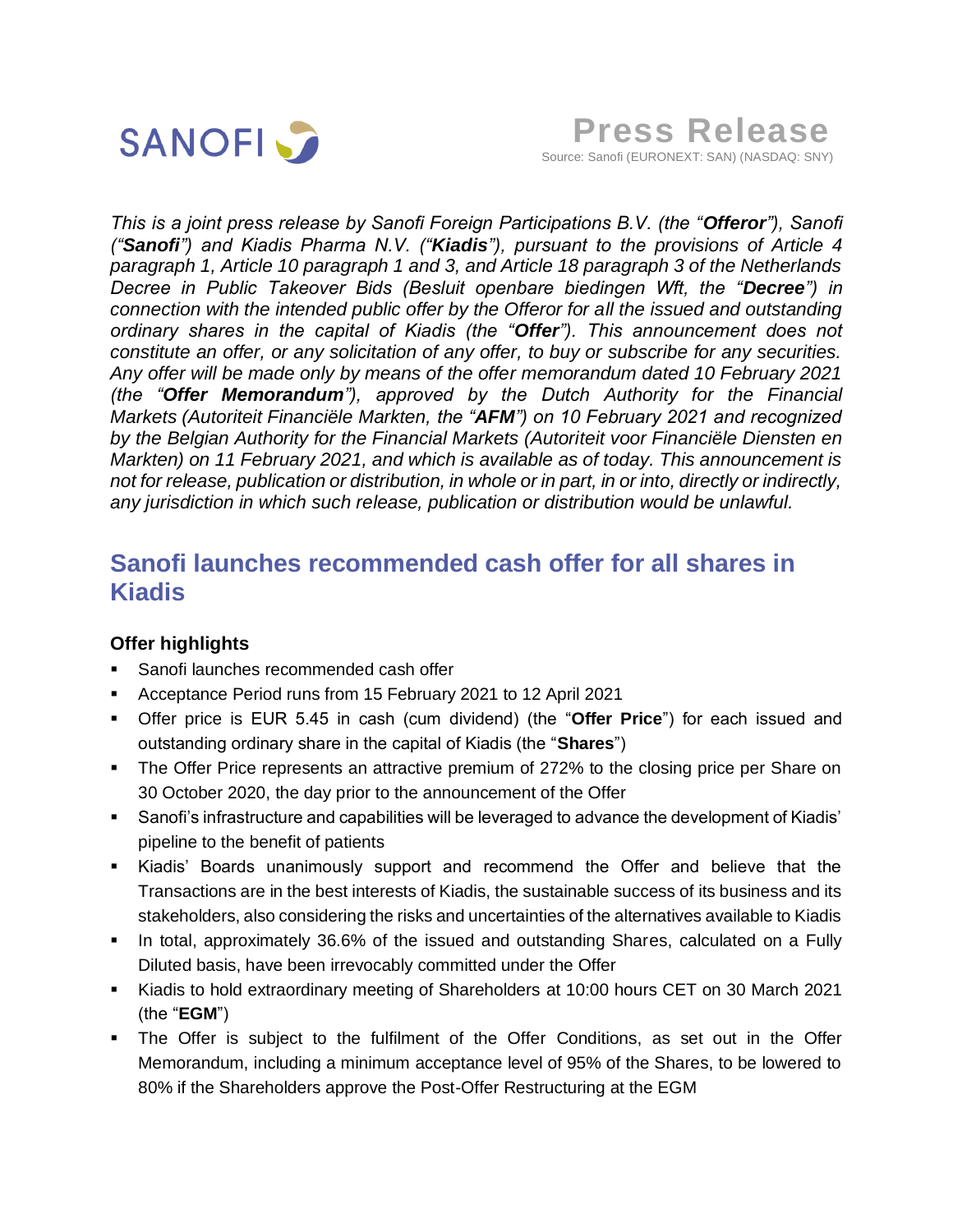**PARIS and AMSTERDAM – February 12, 2021** – *The Offeror, Sanofi (Euronext: SAN and NYSE: SNY) and Kiadis (Euronext Amsterdam and Brussels: KDS)*, with reference to the publication of the Offer Memorandum today, jointly announce that the Offeror is making a recommended all-cash offer to all holders of Shares (the "**Shareholders**"), to acquire their Shares at an offer price of EUR 5.45 (cum dividend) in cash per Share (the "**Offer**"), as announced on 2 November 2020. In total, approximately 36.6% of the issued and outstanding Shares, calculated on a Fully Diluted basis, have been irrevocably committed under the Offer. The management board of Kiadis (the "**Management Board**") and the supervisory board of Kiadis (the "**Supervisory Board**" and, together with the Management Board, the "**Kiadis Boards**"), unanimously support and recommend the Offer. Terms not defined in this press release will have the meaning as set forth in the Offer Memorandum.

# **Timing and offer materials**

The Acceptance Period commences at 09.00 hours CET, on 15 February 2021 and will, unless extended, expire at 17.40 hours CET on 12 April 2021. Completion of the Offer is currently expected in the second quarter of 2021.

The Offer Memorandum and a position statement by Kiadis (the "**Position Statement**"), providing further information to the Shareholders, including the agenda for the EGM are available on the corporate website of Kiadis [\(www.kiadis.com\)](http://www.kiadis.com/).

*John Reed, M.D., Ph.D., Global Head of Research and Development of Sanofi, commented, "We believe Kiadis' 'off the shelf' K-NK cell technology platform will have a broad application against liquid and solid tumors, and create synergies with Sanofi's emerging immune-oncology pipeline, providing opportunities for us to pursue potential best-in-disease approaches."*

*Arthur Lahr, Chief Executive Officer of Kiadis, commented, "The Kiadis Boards unanimously believe that Sanofi has the resources and financial strength to accelerate development of our NKcell products, to the benefit of patients. We believe this transaction represents compelling value to shareholders and offers a fair reflection of the potential of our platform and pipeline, given the risk/reward profile typical to biotech and the capital required to execute our business plan."* 

# **The Offer**

The Offeror is making the Offer on the terms and subject to the conditions and restrictions contained in the Offer Memorandum. Shareholders tendering their Shares under the Offer will be paid the Offer Price in consideration for each Share validly tendered (or defectively tendered provided that such defect has been waived by the Offeror) for acceptance pursuant to the Offer prior to or on the Closing Date (each such Share, a "**Tendered Share**") that is not validly withdrawn and which is transferred to the Offeror.

The Offer Price is 'cum dividend'. Consequently, if any distribution on the Shares is declared by Kiadis whereby the record date for entitlement to such distribution is on or prior to the Settlement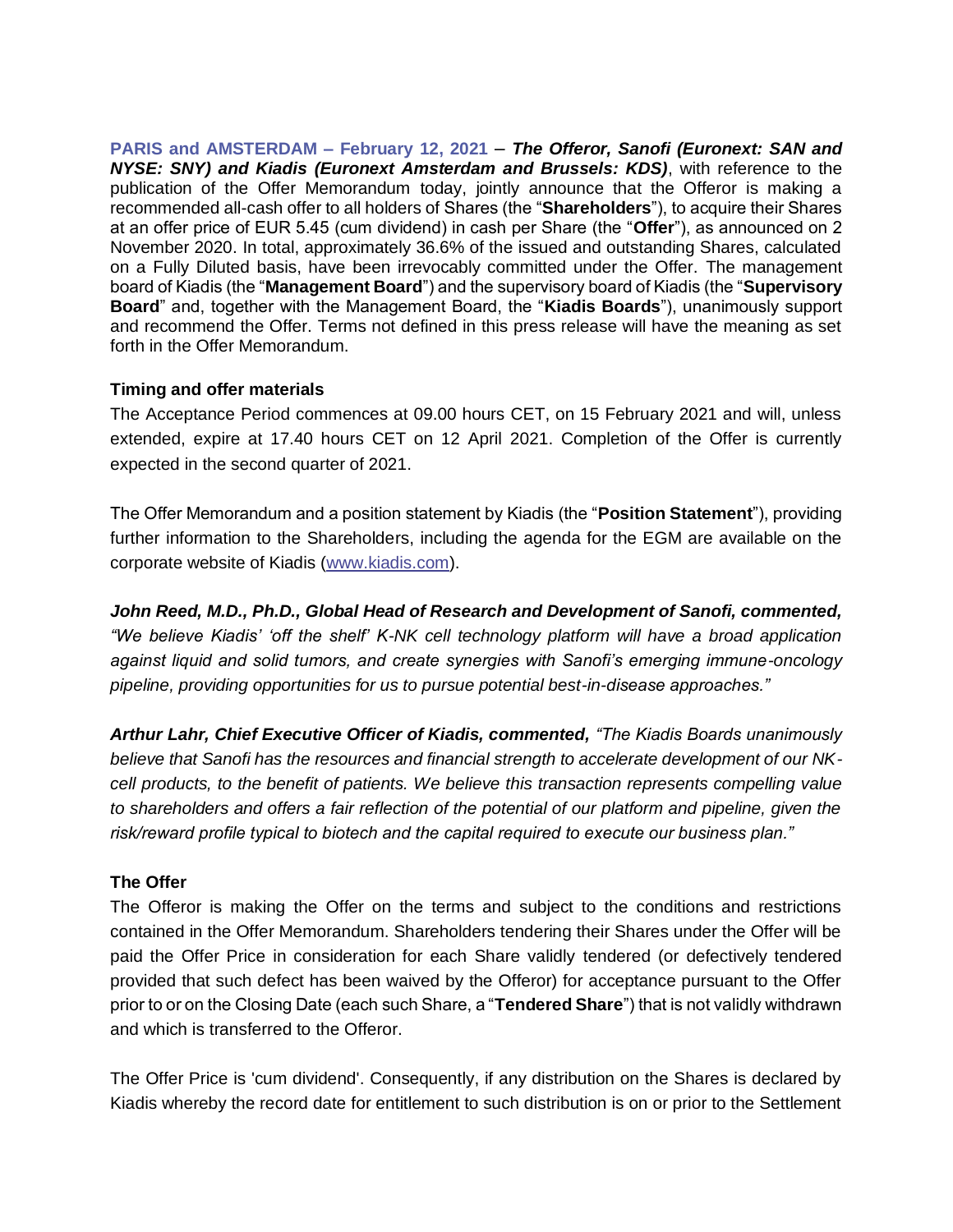Date, then the Offer Price will be decreased by the full amount of any such distribution made by Kiadis in respect of each Share (before any applicable withholding tax).

### **Rationale for the Offer**

Kiadis' NK cell platform and resulting therapeutic pipeline is complementary to Sanofi's in-house pipeline including CD-38 (isatuximab) and early-stage NK cell engager bispecific programs.

Sanofi and Kiadis have the intention to accelerate the development and commercialization of Kiadis' trajectory and pipeline programs by leveraging Sanofi's global infrastructure and capabilities in research, CMC, development, manufacturing and commercialization, as well as Sanofi's financial strength. This will result in making products rapidly and economically available for a broad patient population across a wide range of indications.

#### **Non-financial covenants**

Kiadis and Sanofi have agreed to certain non-financial covenants which are set out below in respect of, *inter alia*, corporate governance, strategy, employees, financing and disposals for a duration of 18 months after the Settlement Date.

#### *Strategic rationale*

By combining their businesses, Sanofi and Kiadis have the intention to accelerate the development and commercialization of Kiadis' pipeline programs by leveraging Sanofi's global infrastructure and capabilities in research, CMC, development, manufacturing and commercialization, as well as Sanofi's financial strength.

Sanofi and Kiadis intend to set up a hybrid integration model with corporate R&D activities of Kiadis and Sanofi integrated, details of which will be treated on a case-by-case basis.

#### *Governance*

As long as the Shares remain listed on Euronext Amsterdam, Kiadis shall continue to comply with the current Dutch Corporate Governance Code, except for (i) current deviations from the Dutch Corporate Governance Code and (ii) deviations from the Dutch Corporate Governance Code that find their basis in the Merger Agreement as disclosed in the Offer Memorandum.

#### *Organization / location*

There will be research and CMC activities at Kiadis' offices in Amsterdam, the Netherlands.

Sanofi is focused on ensuring that the Kiadis Group's key management and key staff is retained and offered suitable career opportunities.

Sanofi fosters a culture of excellence, where qualified employees are offered suitable training and career progression.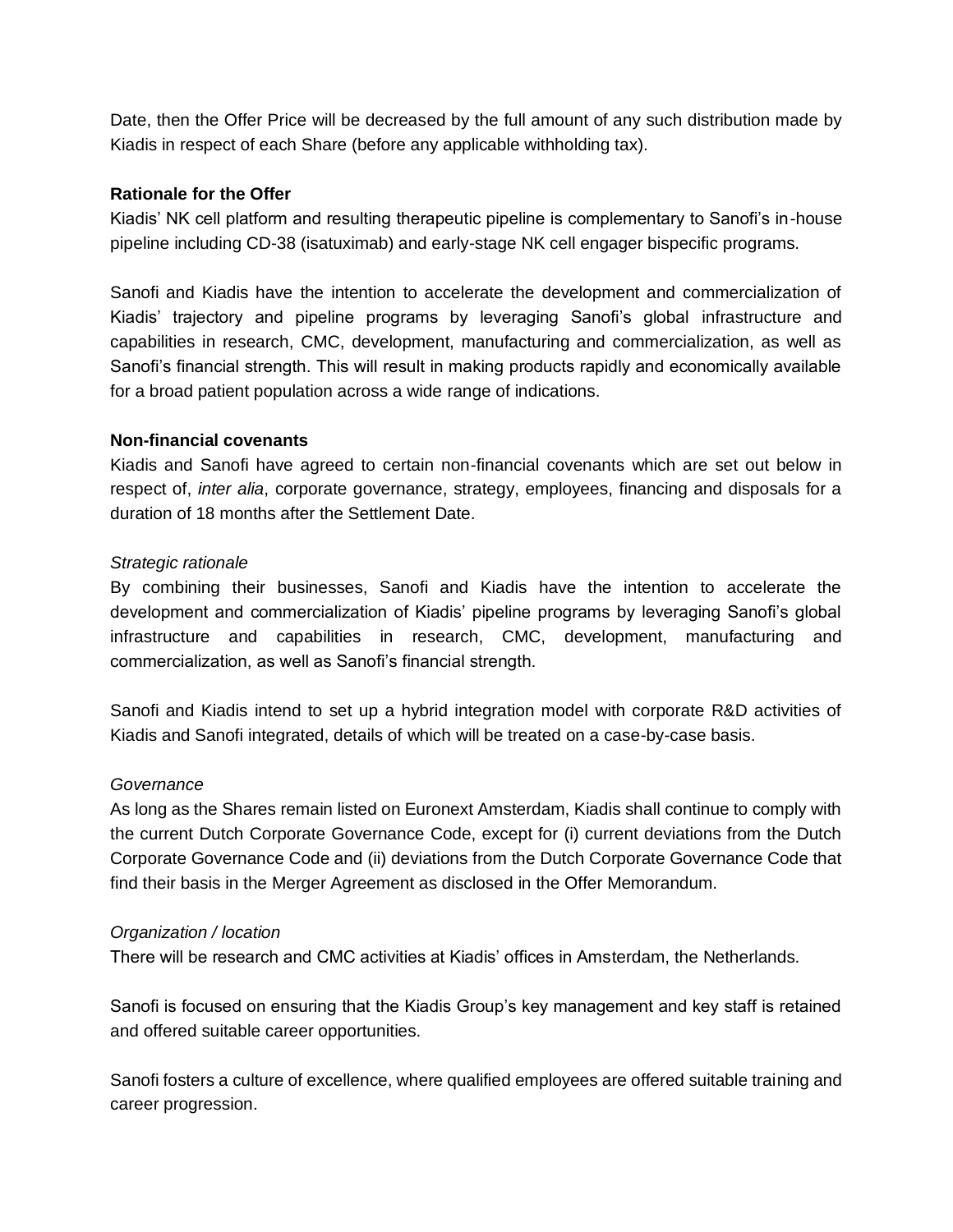# *Employees*

There will be no material redundancies with respect to the Kiadis Group's employees as a direct consequence of the Offer and necessary redundancies going forward will be part of the Integration Committee process.

The existing rights and benefits of the Kiadis Group's employees shall be respected by Sanofi, including existing rights and benefits under their individual employment agreements and (at least) existing redundancy practices applied by the Kiadis Group.

Any redundancies that need to occur will be done in accordance with all legal requirements.

The existing pension rights of the Kiadis Group's current and former employees shall be respected by Sanofi.

Following the Settlement Date, the nomination, selection and appointment of staff for functions within the Sanofi's NK activities will, subject to the applicable rules, be based on the "best person for the job" principle, or, where not feasible or appropriate, on a non-discriminatory, fair and business-oriented transparent set of criteria.

# *Minority Shareholders*

The following resolutions by the Supervisory Board shall require the prior approval of the Supervisory Board with the affirmative vote of at least one of the Independent Members:

- (i) issuing additional shares in the capital of Kiadis for cash without offering pre-emption rights to minority shareholders in Kiadis;
- (ii) agreeing and entering into a related party transaction between the Offeror or any member of the Sanofi Group on the one hand and any member of the Kiadis Group on the other hand or any other agreement, in each case, which is not at arm's length; and
- (iii) the proposal to the general meeting of shareholders of Kiadis of any other resolutions which disproportionally prejudices the value of, or the rights relating to, the shares held by the minority shareholders in Kiadis.

### *Integration Committee*

The preparation of the integration of Kiadis and Sanofi's overlapping business units will be prepared by an integration committee consisting of four members, two of whom are senior managers of Kiadis and two are senior managers of Sanofi (the "**Integration Committee**"). Until the Settlement Date, the Integration Committee will report to the Head of R&D of Sanofi and to the CEO of Kiadis, and after the Settlement Date, to the Head of R&D of Sanofi.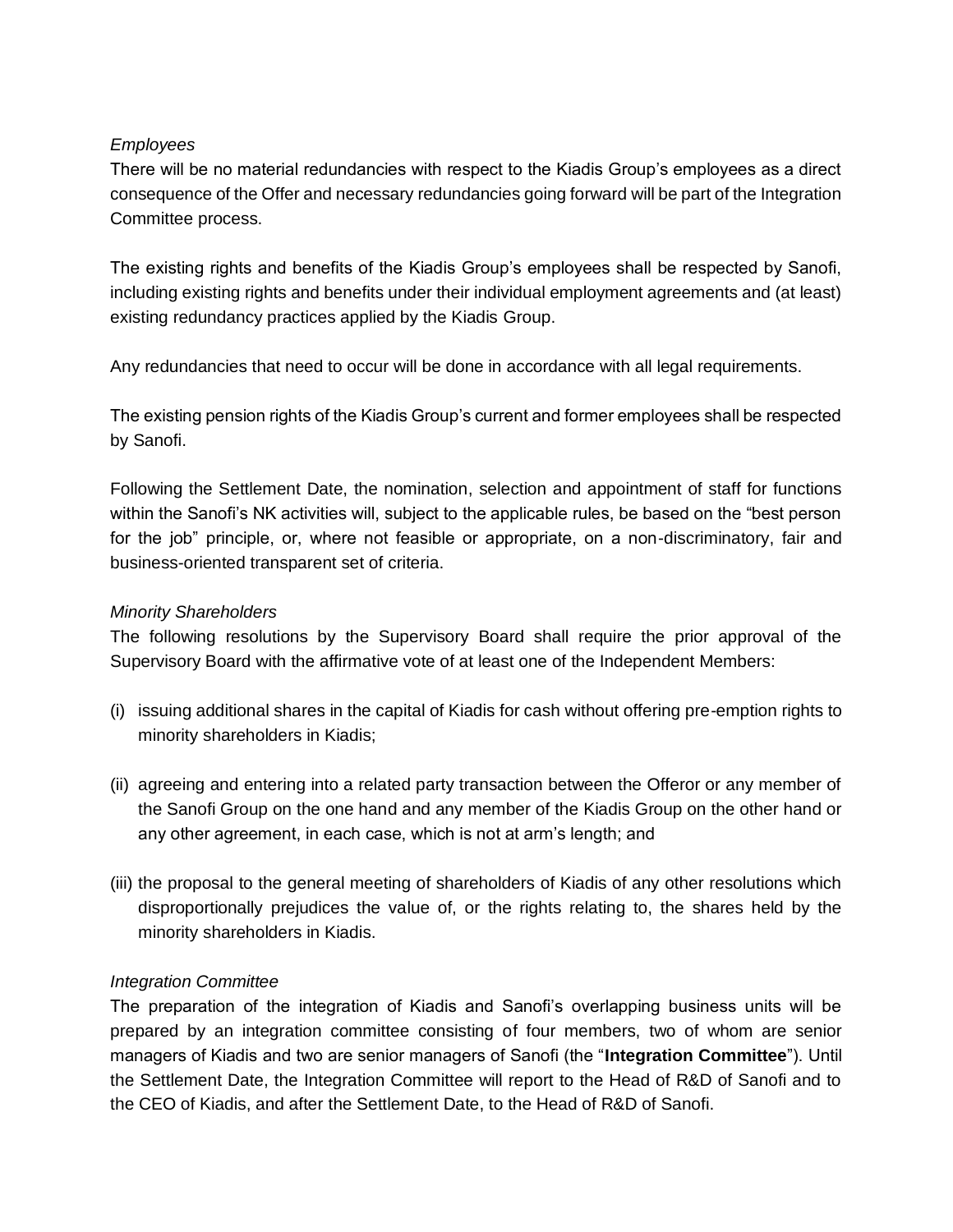# *Financing*

It is intended that Kiadis remains prudently financed to safeguard the continuity of the business and to continue Kiadis' current business strategy including R&D and pipeline.

Sanofi will allocate suitable resources for Kiadis' R&D and CMC activities.

# **Corporate governance**

At successful completion of the Offer and subject to the adoption of all respective resolutions thereto at the EGM, the Supervisory Board will be composed of:

- (i) three persons to be appointed upon nomination by the Offeror, being Frank Nestle, Kripa Ram and Jérémie Girard, who are non-independent from the Offeror within the meaning of the Dutch Corporate Governance Code; and
- (ii) Mark Wegter and Rob Soiffer as two current members of the Supervisory Board, qualifying as independent within the meaning of the Dutch Corporate Governance Code, to continue to serve on the Supervisory Board (including their successors, the "**Independent Members**").

Frank Nestle will serve as chairman of the Supervisory Board.

The Independent Members (or after their replacement, their successors) will continue to serve on the Supervisory Board for at least until the first anniversary of the Settlement Date.

At successful completion of the Offer and subject to the adoption of all respective resolutions thereto at the EGM, the Management Board will be composed of Arthur Lahr and Marion Zerlin, who is to be appointed upon nomination by the Offeror.

### **Recommendation by the Boards**

Upon the receipt of a non-binding offer letter from Sanofi on 16 October 2020, the Kiadis Boards frequently met to be updated on the latest developments, monitor the process and discuss the Offer and alternatives thereto.

The Kiadis Boards, after having received extensive legal and financial advice, and having given due and careful consideration to all aspects of the Offer, have reached the conclusion that the Offer is fair to the Shareholders from a financial point of view and in the best interests of Kiadis and all its stakeholders, also considering the risks and uncertainties of the alternatives available to Kiadis.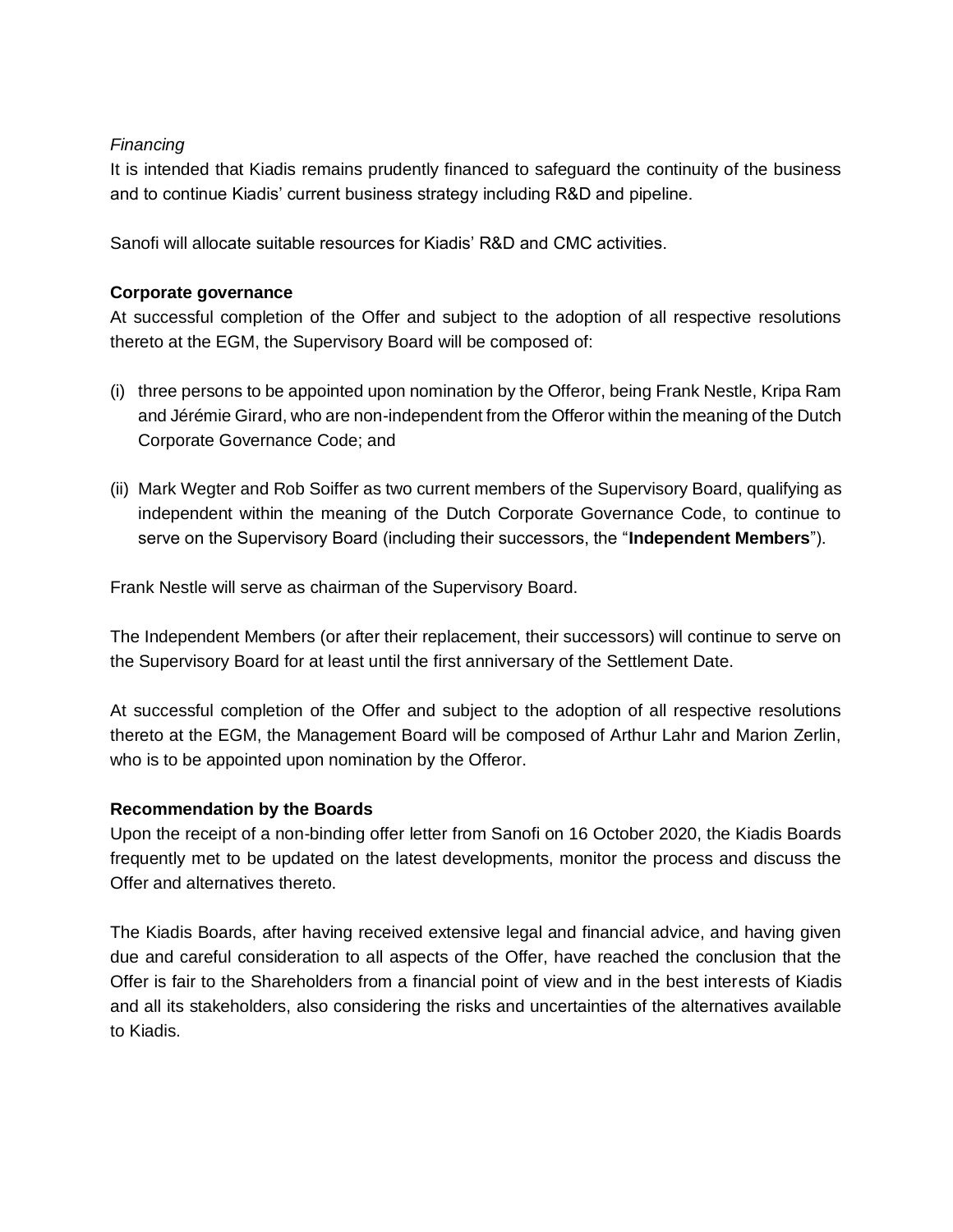Accordingly, the Kiadis Boards (i) support the Transactions, (ii) recommend that the Shareholders accept the Offer and tender their Shares in the Offer, and (iii) recommend that the Shareholders vote in favor of the Resolutions.

# **Extraordinary general meeting of Kiadis**

Today, Kiadis has convened a general meeting of Shareholders, which will be held at 10:00 hours CET on 30 March 2021. At this EGM, the Offer will be discussed in accordance with the provisions of Article 18 paragraph 1 of the Decree and the Resolutions will be proposed to the general meeting of Shareholders.

The required information for Shareholders is included in the Position Statement, which also includes the convocation notice and agenda for the EGM, which has been made available as of today at Kiadis' website [\(www.kiadis.com\)](http://www.kiadis.com/).

# **Competition condition**

On 9 December 2020, Sanofi and Kiadis jointly announced that the competition condition for completion of the Offer had been satisfied.

# **Financing of the Offer and Kiadis**

The Offer values 100% of the Shares at approximately EUR 308 million.<sup>1</sup> The Offeror shall pay the Offer Price fully through readily available cash resources.

Pursuant to a heads of terms agreed upon on the date of the Merger Agreement, on 13 January 2021 Sanofi Finance Ireland Limited as lender and Kiadis as borrower have entered into a facilities agreement (the "**Bridge Loan**") for a total principal amount of EUR 27,700,000. EUR 20,000,000 of the Bridge Loan, which was drawn on 14 January 2021, is for general corporate and working capital purposes of the Kiadis Group, and allows the Kiadis Group to continue operating its business in the ordinary course following execution of the Merger Agreement, avoiding delay in the operations of its business, and to ensure the continuity of the Kiadis Group. The other part of the Bridge Loan, in the amount of EUR 7,700,000, can be used to refinance the debt under the Kreos Capital Facility Agreements and prepay the convertible bonds with Kreos Capital.

# **Irrevocable undertakings by Shareholders**

In total, approximately 36.6% of the issued and outstanding Shares, calculated on a Fully Diluted basis, have been irrevocably committed under the Offer.

*Life Sciences Partners*

<sup>1</sup> On the basis of a fully diluted share count using the treasury stock method at the date of the Merger Agreement, adjusted for the value of warrants which may be exercised in shares or paid in cash based on the Black Scholes value as of the day immediately following the public announcement of the change of control.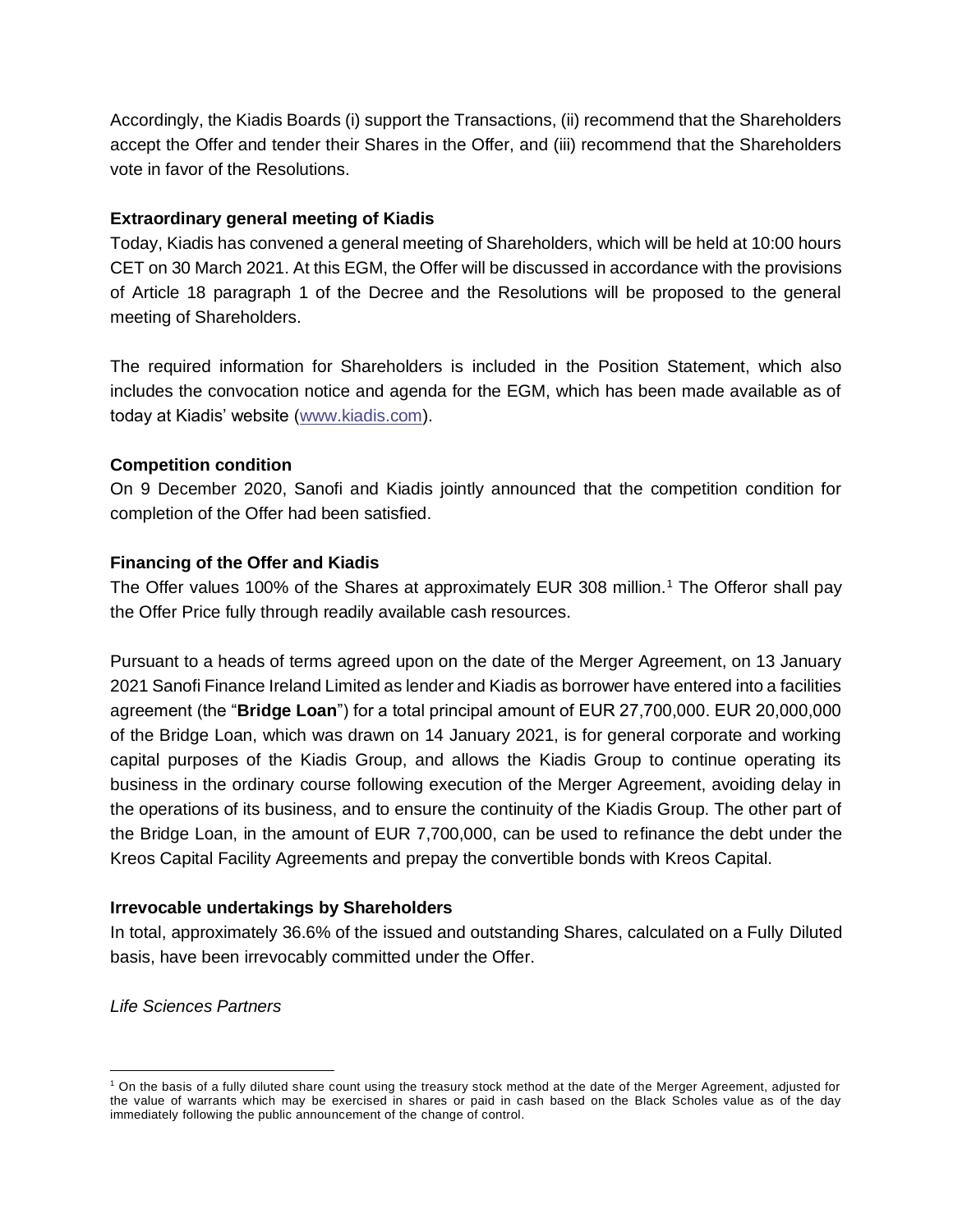Funds managed by Life Sciences Partners have irrevocably undertaken on customary terms and conditions and conditional upon the Offer being declared unconditional and the Merger Agreement not being terminated (i) to tender their respective Shares, amounting to approximately 12% of the issued share capital of Kiadis on a Fully Diluted basis under the Offer; and (ii) to vote on the Shares in favor of the Resolutions at the EGM.

## *Holders of 2025 Warrants*

Kiadis has five classes of warrants to acquire Shares in issue (the "**Warrants**"). Settlement will constitute a change of control under the agreements in relation to the Warrants, upon which (i) three classes of Warrants will expire and (ii) two classes of Warrants that are exercisable until 30 April 2025 (the "**2025 Warrants**") would have to be purchased by Kiadis from their holders in exchange for a cash amount equal to the Black Scholes value of the remaining unexercised portion of the 2025 Warrants. Instead, Kiadis, Sanofi and the holders of the 2025 Warrants have agreed, pursuant to two separate agreements on customary terms and conditions and conditional upon the Offer being declared conditional and the Merger Agreement not being terminated: (i) to adjust the exercise price payable by the holders of the 2025 Warrants to Kiadis for the exercise of the 2025 Warrants to EUR 0.38 per Warrant, such that the net proceeds to be received by the holders of the 2025 Warrants per Warrant, being EUR 5.07 per Warrant, is equal to the Black Scholes value of the Warrant, which would otherwise have been due and payable upon Settlement; (ii) that the 2025 Warrants will be exercised by the holders thereof for the aforementioned exercise price; and (iii) that upon the exercise of the Warrants, the corresponding Shares will be tendered under the Offer in exchange for payment of the Offer Price per Share by the Offeror. As a result, all Shares issued and tendered pursuant to the exercise of the 2025 Warrants qualify as Tendered and Committed Shares. The total commitment by the holders of the 2025 Warrants amounts to 8.58% of the Shares on a Fully Diluted basis.

# *Kreos Capital*

On 30 September 2020, Kiadis entered into an agreement with Kreos Capital constituting the issuance of EUR 5,000,000 9% secured convertible bonds of Kiadis.

Kiadis and Kreos Capital have agreed that Kreos Capital will convert into Shares, at an exercise price of EUR 2, its entire convertible bond of EUR 5,000,000, plus an additional amount of EUR 171,014 in interest, effective as per 15 February 2021. In addition, Kiadis, Sanofi and Kreos Capital have agreed, on customary terms and conditions and conditional upon the Offer being declared unconditional and the Merger Agreement not being terminated, that Kreos Capital: (i) will vote with its holdings of Shares in favor of the Resolutions at the EGM; and (ii) commits to tender all its holdings of Shares under the Offer in exchange for payment of the Offer Price per Share by the Offeror. The irrevocable undertaking given by Kreos Capital relates to its entire holding of Shares, representing, upon conversion, 4.35% of the total number of Shares on a Fully Diluted basis.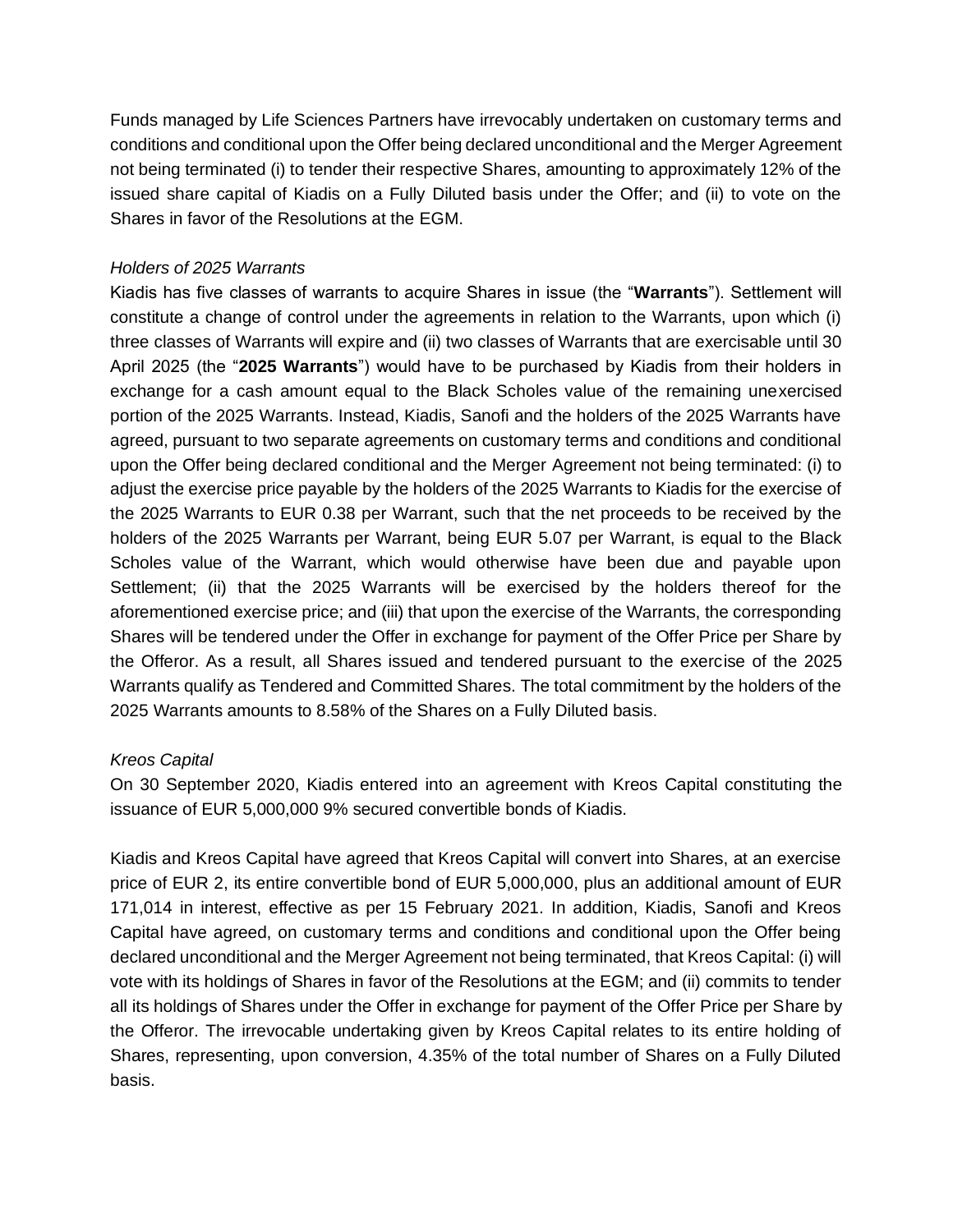### *Former holders of CytoSen shares*

Former CytoSen shareholders and option holders are, pursuant to the agreement made in relation to Kiadis' acquisition of CytoSen in June 2019, eligible to a potential future consideration of additional Shares, upon the achievement of six clinical development and regulatory milestones, which milestones will, subject to the terms described below, be accelerated in light of the Kiadis change of control, subject to a discount mechanism (the "**Milestone Shares**").

Kiadis, Sanofi and the former holders of CytoSen shares and options have agreed, on customary terms and conditions and conditional upon the Offer being declared unconditional and the Merger Agreement not being terminated: (i) that the Milestone Shares shall accelerate and become immediately payable by Kiadis; and (ii) that upon such acceleration, the corresponding Milestone Shares will be tendered in exchange for the Offer Price. The irrevocable undertakings given by the former holders of shares and options in CytoSen relate to their entire holdings of Shares, representing 11.19% of the total number of Shares on a Fully Diluted basis. The former holders of CytoSen shares and options have also agreed to vote, with their current holding of Shares, in favor of the Resolutions at the EGM.

# **Irrevocable undertakings by members of the Kiadis Boards**

All members of the Kiadis Boards who hold Shares for their own account have irrevocably undertaken to tender those Shares under the Offer and to vote in favor of the Resolutions at the EGM, subject to (i) the Offer being declared unconditional, and (ii) the Merger Agreement not having been terminated in accordance with its terms.

The funds managed by Life Sciences Partners, the holders of the 2025 Warrants, Kreos Capital, the former holders of shares and options in CytoSen, and the relevant members of the Kiadis Boards did not receive any information from Sanofi, the Offeror or Kiadis relevant for a Shareholder in connection with the Offer that is not included in the Offer Memorandum and will tender their Shares under the Offer under the same terms and conditions as the other Shareholders.

### **Acceptance Period**

The acceptance period will commence on 15 February 2021 at 09:00 hours CET and will expire on 12 April 2021 at 17:40 hours CET (such period, as it may be extended from time to time, the "**Acceptance Period**"), unless the Acceptance Period is extended. The day on which the Acceptance Period expires, whether or not extended, is the "**Closing Date**".

Any Shares tendered on or prior to the Closing Date may not be withdrawn, subject to the right of withdrawal of any tender of Shares during the Acceptance Period in accordance with the provisions of Article 5b paragraph 5, Article 15 paragraphs 3 and 8 and Article 15a paragraph 3 of the Decree.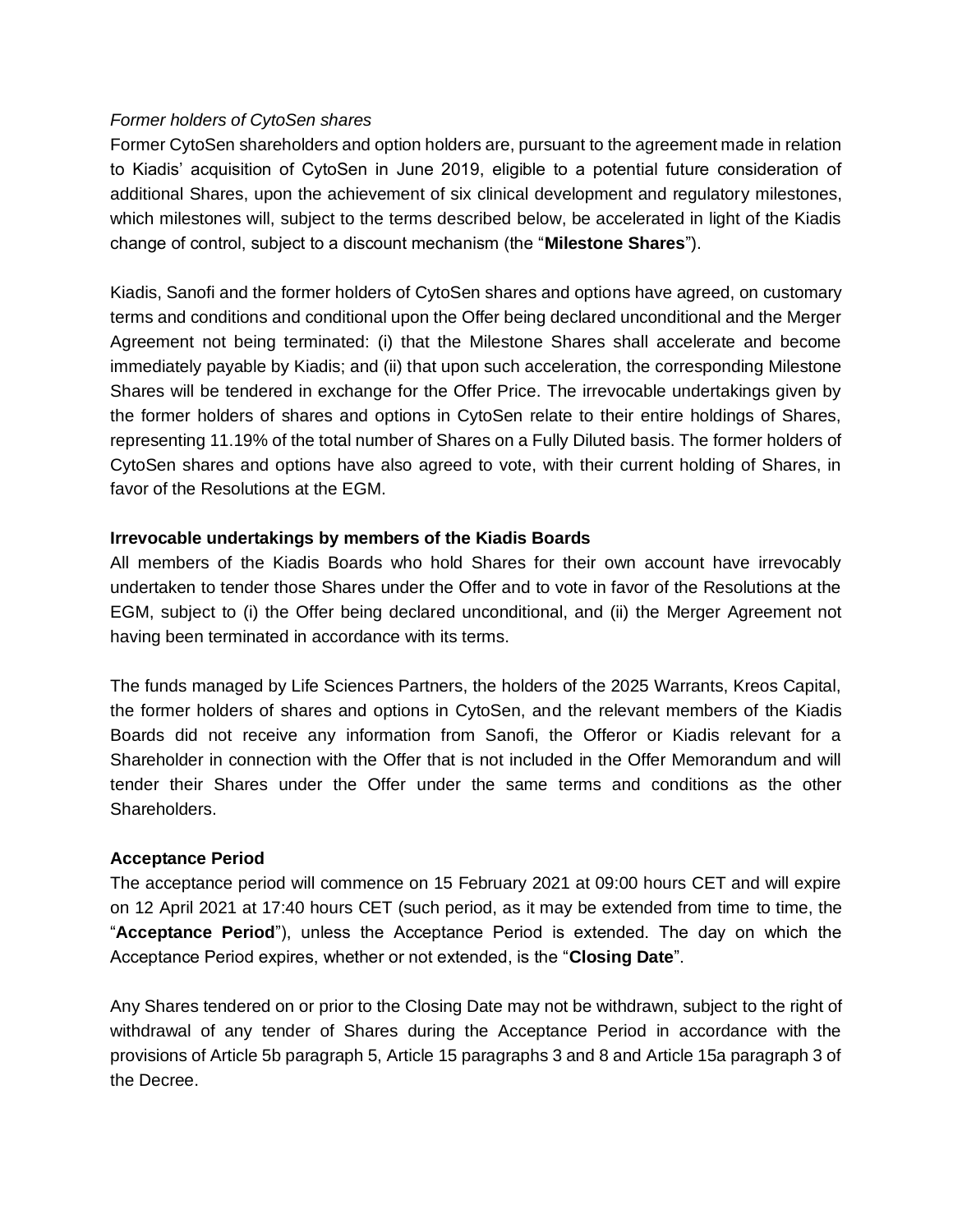#### **Acceptance**

Shareholders are requested to make their acceptance known through their custodian, bank or stockbroker no later than by the closing time, being 17:40 hours CET on the Closing Date (the "**Closing Time**"). The relevant custodian, bank or stockbroker may set an earlier deadline for communication by holders of such Shares in order to permit the custodian, bank or stockbroker to communicate the acceptance to ING Bank N.V. (the "**Settlement Agent**") in a timely manner. Accordingly, Shareholders should contact their financial intermediary to obtain information about the deadline by which such Shareholder must send instructions to the financial intermediary to accept the Offer and should comply with the dates set by such financial intermediary, as such dates may differ from the dates and times noted in the Offer Memorandum.

The institutions admitted to Euronext Amsterdam or Euronext Brussels (an "**Admitted Institution**") can tender Shares only to the Settlement Agent and only in writing.

Subject to Article 5b paragraph 5, Article 15 paragraphs 3 and 8 and Article 15a paragraph 3 of the Decree, the tendering of Shares in acceptance of the Offer will constitute irrevocable instructions by the relevant Shareholder to the relevant Admitted Institution to (i) block any attempt to transfer Shares, so that on or before the Settlement Date no transfer of such Shares can be effected (other than any action required to effect the transfer to the Offeror), (ii) debit the securities account in which such Shares are held on the Settlement Date in respect of all of the Tendered Shares, against payment of the Offer Price for such Tendered Shares by the Settlement Agent on the Offeror's behalf, and (iii) effect the transfer of such Tendered Shares to the Offeror.

### **Declaring the Offer unconditional**

The obligation of the Offeror to declare the Offer unconditional is subject to the satisfaction or waiver of the offer conditions set out in Section 6.6(a) of the Offer Memorandum (*Offer Conditions*) (the "**Offer Conditions**"). The Offer Conditions may be waived, to the extent permitted by applicable law or by agreement, as set out in Section 6.6(b) of the Offer Memorandum (*Waiver*). If the Offeror, Kiadis, or each of the Offeror and Kiadis where relevant, wishes to (wholly or partly) waive one or more Offer Conditions according to Section 6.6(b) of the Offer Memorandum (*Waiver*), the Offeror will inform the Shareholders as required by applicable law.

No later than the third business day following the Closing Date (such date being the "**Unconditional Date**"), the Offeror will determine whether the Offer Conditions have been satisfied or waived as set out in Section 6.6(a) of the Offer Memorandum (*Offer Conditions*), to the extent permitted by applicable law. In addition, the Offeror will announce on the Unconditional Date whether (i) the Offer is declared unconditional, (ii) the Offer will be extended in accordance with Article 15 of the Decree, or (iii) the Offer is terminated as a result of the Offer Conditions not having been satisfied or waived, all in accordance with Section 6.6 of the Offer Memorandum (*Offer Conditions, waiver and satisfaction*) and Article 16 of the Decree. In the event that the Offer is not declared unconditional, the Offeror will explain such decision.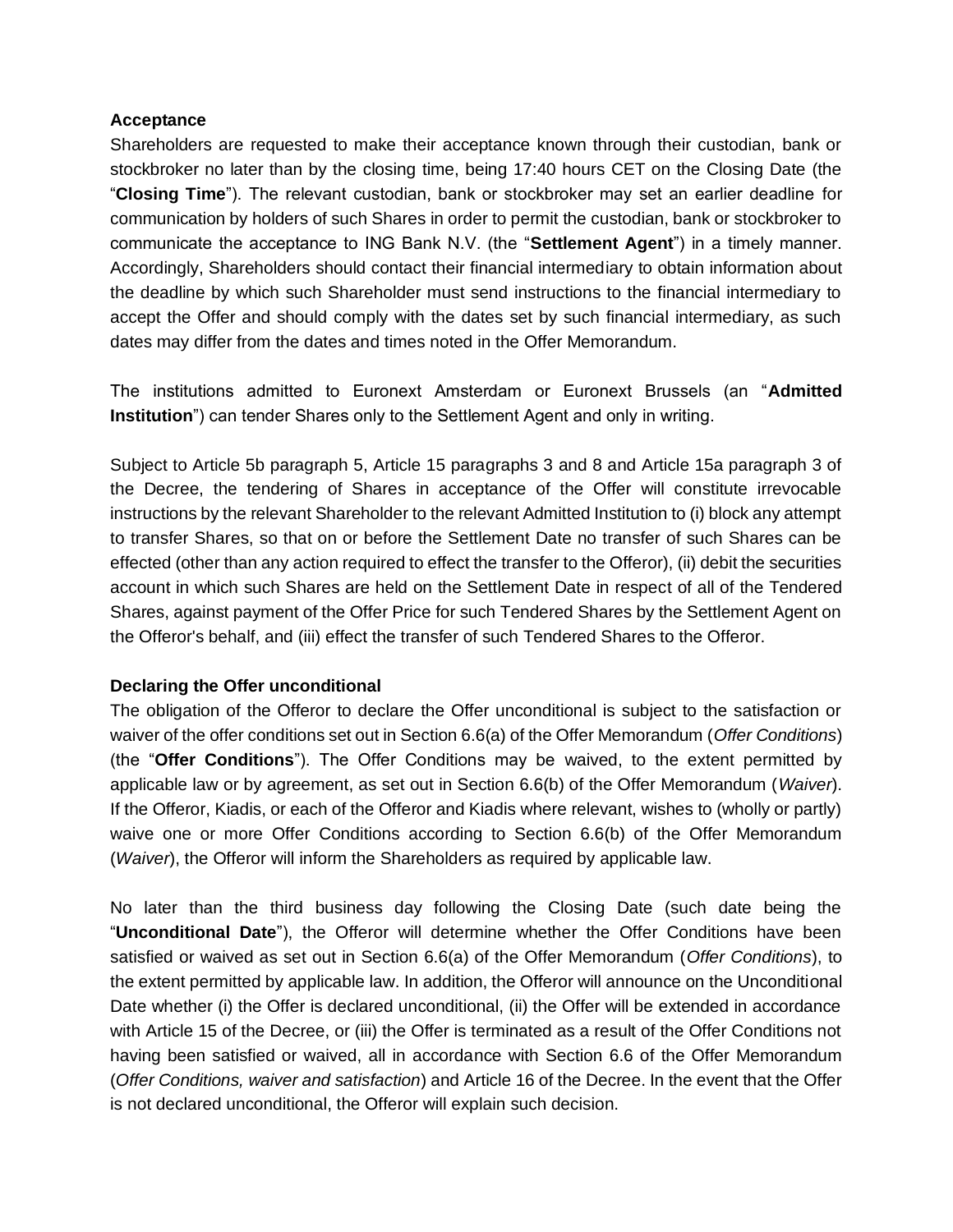# **Extension of the Acceptance Period**

If any of the Offer Conditions is not satisfied or waived on the then scheduled Closing Date, the Offeror may, after consultation with Kiadis and in accordance with Article 15 of the Decree, extend the Acceptance Period, provided that (i) the extension of the Acceptance Period shall be no less than two weeks and no more than ten weeks calculated from the initial Closing Date, and (ii) any subsequent extension shall be subject to the receipt of an exemption granted by the AFM.

If the Acceptance Period is extended, as a result of which the obligation pursuant to Article 16 of the Decree to announce whether the Offer is declared unconditional is postponed, a public announcement to that effect will be made ultimately on the third business day following the Initial Closing Date in accordance with the provisions of Article 15 paragraphs 1 and 2 of the Decree. If the Offeror extends the Acceptance Period, the Offer will expire on the latest time and date to which the Offeror extends the Acceptance Period.

During an extension of the Acceptance Period, any Shares previously tendered and not withdrawn in accordance with Section 5.7 of the Offer Memorandum (*Withdrawal Rights*) will remain tendered under the Offer. Any Shares tendered during the extension of the Acceptance Period cannot be withdrawn, subject to the withdrawal rights set forth in Section 5.7 of the Offer Memorandum (*Withdrawal Rights*).

### **Settlement**

If the Offeror declares the Offer unconditional, the Offeror will accept the transfer of all Tendered Shares on the terms of the Offer. The Offeror will pay the Offer Price in respect of each Tendered Share tendered during the Acceptance Period and transferred to the Offeror by a Shareholder to such Shareholder's Admitted Institution, on the terms set out in the Offer Memorandum. The Offeror shall acquire each Tendered Share, within five business days following the Unconditional Date ("**Settlement**", and the day on which the Settlement occurs, the "**Settlement Date**").

As of the Settlement Date, revocation, dissolution, or annulment of the tendering, sale or transfer of any Share tendered during the Post-Closing Acceptance Period is not possible.

# **Post-Closing Acceptance Period**

If the Offeror declares the Offer unconditional, the Offeror shall publicly announce a post-Offer acceptance period of two weeks to enable Shareholders who did not tender their Shares during the Acceptance Period to tender their Shares on the same terms and subject to the same conditions and restrictions as the Offer (the "**Post-Closing Acceptance Period**").

The Offeror will publicly announce the results of the Post-Closing Acceptance Period, accompanied by the number and percentage of Shares that have been tendered during the Post-Closing Acceptance Period and the total number and total percentage of Shares held by it in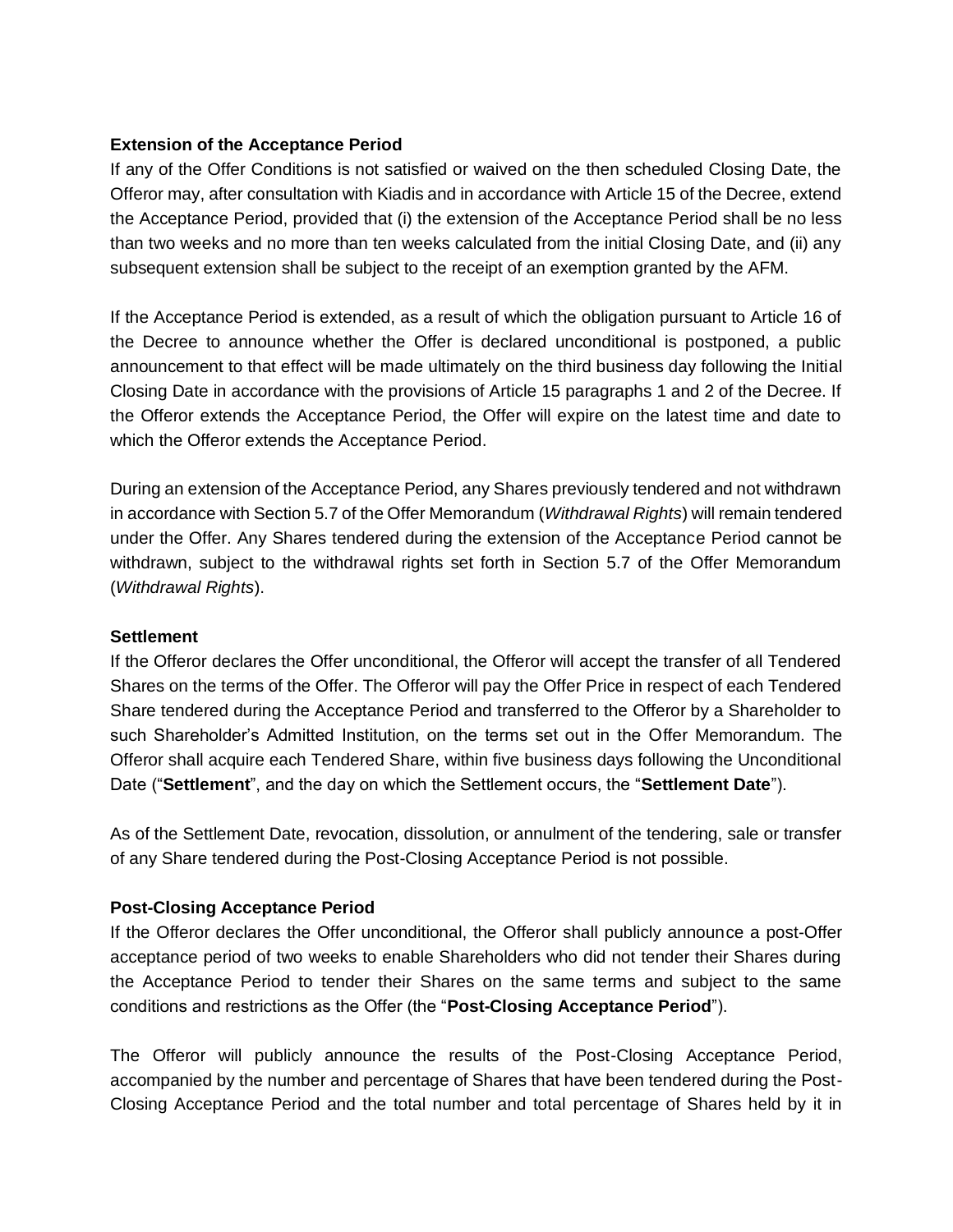accordance with Article 17 paragraph 4 of the Decree no later than on the third business day following the last day of the Post-Closing Acceptance Period.

The Offeror shall continue to accept the transfer all Shares validly tendered (or defectively tendered, provided that such defect has been waived by the Offeror) during such Post-Closing Acceptance Period and shall pay for such Shares as soon as reasonably practicable after the last day of the Post-Closing Acceptance Period and in any case no later than on the fifth business day following the last day of the Post-Closing Acceptance Period.

During the Post-Closing Acceptance Period, Shareholders have no right to withdraw Shares from the Offer, whether validly tendered (or defectively tendered, provided that such defect has been waived by the Offeror) during the Acceptance Period or during the Post-Closing Acceptance Period.

As of the relevant settlement date, revocation, dissolution, or annulment of the tendering, sale or transfer of any Share tendered during the Post-Closing Acceptance Period is not possible.

### **Liquidity and delisting**

The purchase of Shares by the Offeror pursuant to the Offer will reduce the number of Shareholders, as well as the number of Shares that might otherwise be traded publicly. As a result, the size of the free float in Shares may be substantially reduced following Settlement and trading volumes and liquidity of Shares may be adversely affected. The Offeror does not intend to compensate the Shareholders for such adverse effect.

Should the Offer be declared unconditional, the Offeror and Kiadis shall as soon as possible after the settlement of the Offer seek to procure the delisting of the Shares on Euronext Amsterdam and Euronext Brussels as soon as possible under applicable rules. This may further adversely affect the liquidity and market value of any Shares not tendered.

Delisting of the Shares from Euronext Amsterdam and Euronext Brussels may be achieved on the basis of at least 95% of the Shares having been acquired by the Offeror or on the basis of the Post-Offer Restructuring or any other possible post-closing measure as set out in the Offer Memorandum.

### **Acquisition of 100%**

The Offeror's willingness to pay the Offer Price and pursue the Transactions is predicated on the acquisition of 100% of the Shares or the entirety of Kiadis' assets and operations (including the Kiadis Group's entire business), the ability to delist Kiadis and to fully integrate the respective businesses of the Kiadis Group and the Sanofi Group and realize the operational, commercial, organizational, financial and tax benefits of the combination of the parties. Such benefits could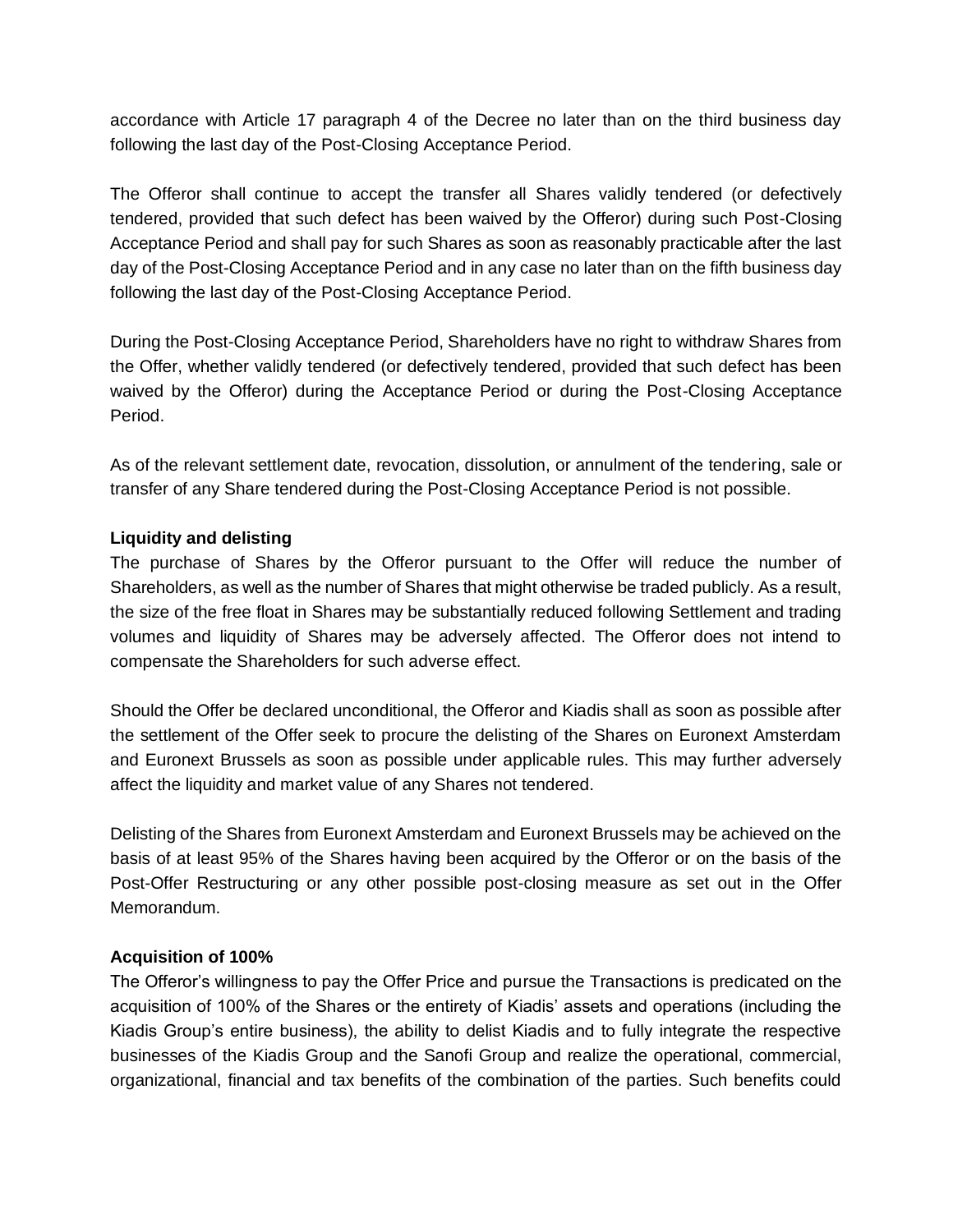not, or would only partially, be achieved if Kiadis were to continue as a standalone entity with a minority shareholder base.

As further described in the Offer Memorandum, Sanofi and Kiadis have agreed in principle to certain arrangements to facilitate the Offeror acquiring 100% of the Shares and/or full ownership of Kiadis as soon as practically possible after completion of the Offer and upon the fulfilment of certain conditions. One of these arrangements is the Post-Offer Restructuring.

# **Buy-Out**

If, following the Settlement Date and, if applicable, the settlement of the Shares tendered during the Post-Closing Acceptance Period, the Offeror holds at least 95% of the issued ordinary share capital of Kiadis, the Offeror shall commence (i) a compulsory acquisition procedure in accordance with Article 2:92a or 2:201a of the Dutch Civil Code ("**DCC**") to buy out the holders of Shares that have not tendered their Shares, and/or (ii) a takeover buy-out procedure in accordance with Article 2:359c of the DCC to buy out the holders of Shares that have not tendered their Shares under the Offer (the "**Buy-Out**"), unless the Offeror elects to pursue the Post-Offer Restructuring and the Kiadis Boards agree to pursue the Post-Offer Restructuring, in which case the Post-Offer Restructuring shall be implemented.

# **Post-Offer Restructuring**

Subject to (i) the adoption of the relevant Resolutions at the EGM; (ii) the Tendered Shares representing at least 80% and less than 95% of Kiadis' aggregate issued and outstanding ordinary share capital, in each case on a Fully Diluted basis (the "**Post-Offer Restructuring Threshold**"), or such higher or lower percentage as may be agreed between the Offeror and Kiadis; and (iii) the Offer having been declared unconditional, the Offeror may, after consultation with Kiadis, decide to pursue the Post-Offer Restructuring, being a post-offer asset sale, whereby Kiadis will sell and transfer all of its assets and liabilities to the Offeror against payment of a purchase price equal to the Offer Price (the "**Asset Sale**"). Upon completion of the Asset Sale, Kiadis will be dissolved and liquidated (the "**Company Dissolution**" and together with the Asset Sale, the "**Post-Offer Restructuring**"). Upon the Company Dissolution taking place, all cash will be distributed as an advance liquidation distribution to the minority shareholders, in an amount that is to the fullest extent possible equal to the consideration that would have been made available to them if they had tendered their Shares under the Offer (no withholding taxes will be due in respect of such (advance) liquidation distribution).

*Please refer to Section 6.11(d) of the Offer Memorandum (Post-Offer Restructuring) for further details.*

# **Indicative Timetable**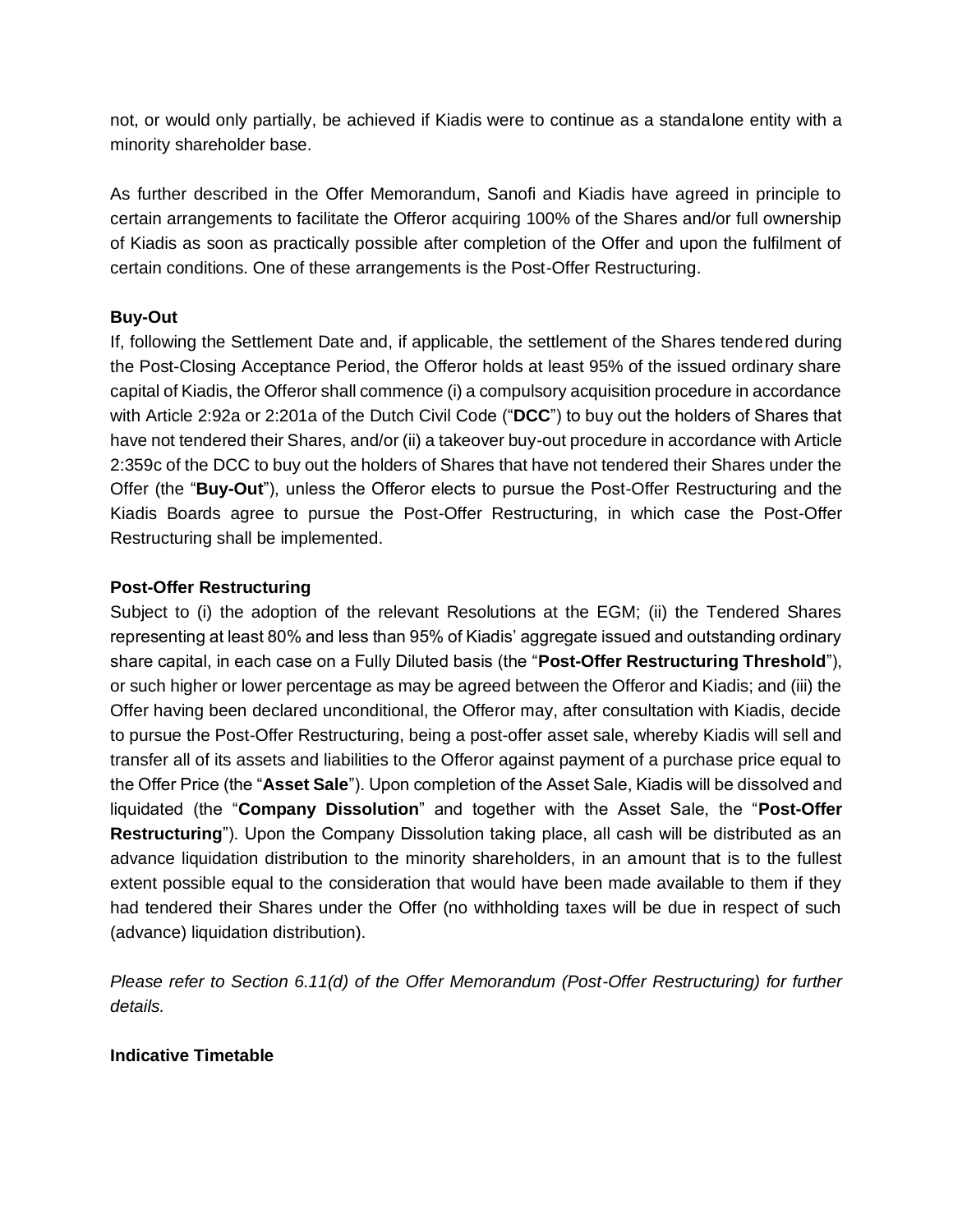| <b>Expected date and time</b><br>(all times are CET)              | Event                                                                                                                                                                                                     |
|-------------------------------------------------------------------|-----------------------------------------------------------------------------------------------------------------------------------------------------------------------------------------------------------|
| 09:00 hours 15 February 2021                                      | Commencement of the Acceptance Period                                                                                                                                                                     |
| 30 March 2021                                                     | EGM, at which meeting the Offer, among other<br>matters, will be discussed and the Resolutions<br>will be voted on                                                                                        |
| 17:40 hours 12 April 2021                                         | Initial Closing Date:                                                                                                                                                                                     |
|                                                                   | Deadline for Shareholders wishing to tender<br>Shares, unless the Offer is extended in<br>accordance with Article 15 of the Decree as<br>described in Section 5.10 of the Offer<br>Memorandum (Extension) |
| No later than three Business Days<br>after the Closing Date       | <b>Unconditional Date:</b>                                                                                                                                                                                |
|                                                                   | The date on which the Offeror will publicly<br>announce whether the Offer is declared<br>unconditional in accordance with Article 16 of<br>the Decree                                                     |
| No later than five Business Days<br>after the Unconditional Date  | <b>Settlement Date:</b>                                                                                                                                                                                   |
|                                                                   | The date on which, in accordance with the<br>terms and conditions of the Offer, the Offeror<br>will pay the Offer Price for each Tendered<br>Share <sup>2</sup>                                           |
| No later than three Business Days<br>after the Unconditional Date | Post-Closing Acceptance Period:                                                                                                                                                                           |
|                                                                   | If the Offer is declared unconditional, the<br>will<br>Offeror<br>Post-Closing<br>announce<br>a<br>Acceptance Period for a period of two weeks                                                            |

#### **Announcements**

Any further announcement in relation to the Offer, including whether or not the Offeror declares the Offer unconditional and announcements in relation to an extension of the Acceptance Period, if any will be made by press release. Any press release issued by the Offeror will be made available on the website of the Offeror [\(www.sanofi.com\)](http://www.sanofi.com/). Any press release issued by Kiadis will be made available on the website [\(www.kiadis.com\)](http://www.kiadis.com/).

<sup>&</sup>lt;sup>2</sup> The Offeror cannot guarantee that Shareholders will receive the payment of the Offer Price from their Admitted Institution within the same time period.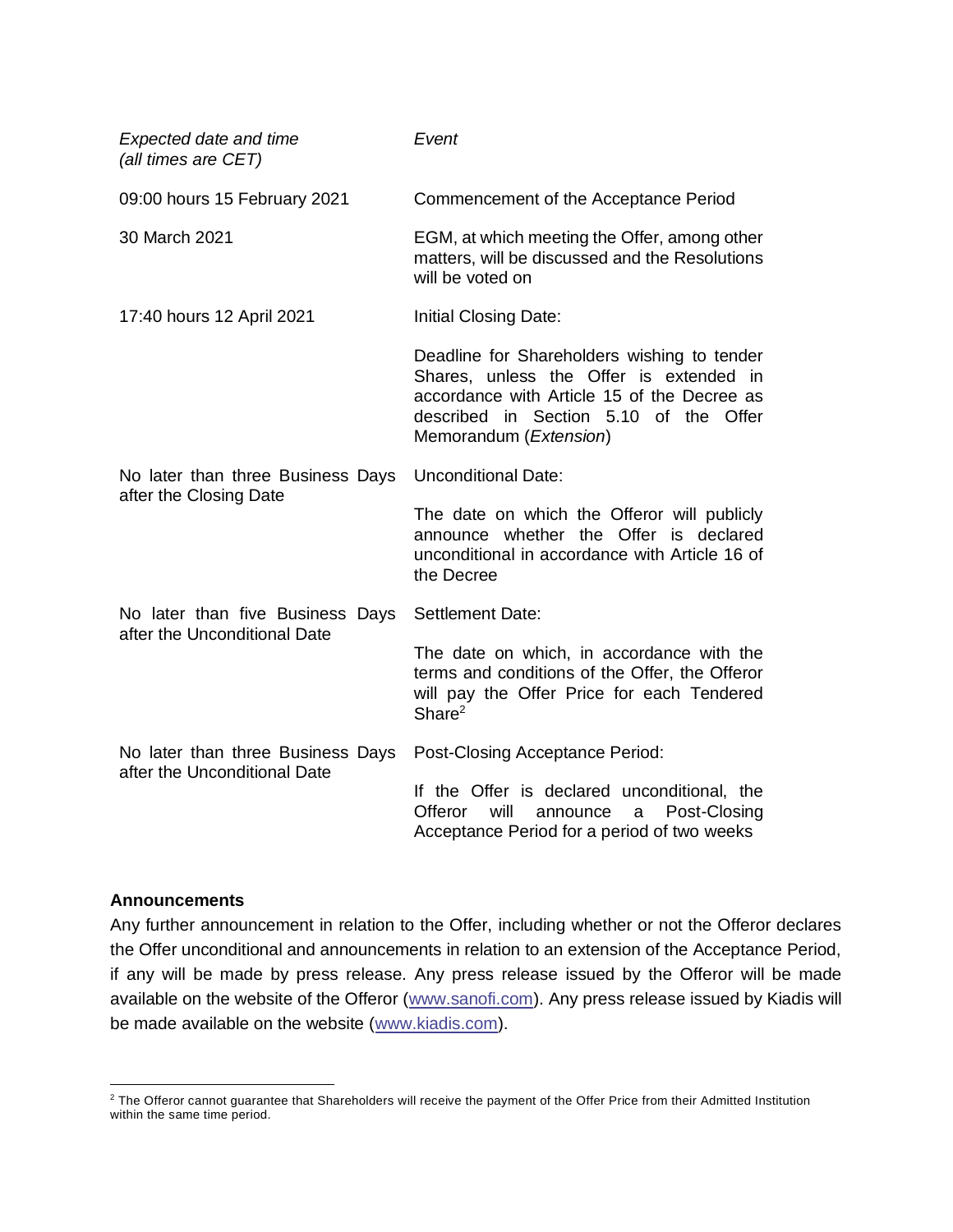### **Offer Memorandum, Position Statement and further information**

The Offeror is making the Offer on the terms and subject to the conditions and restrictions contained in the Offer Memorandum that is available as of today. In addition, as of today, Kiadis has made available the Position Statement, containing the information required by Article 18 paragraph 2 and Annex G of the Decree in connection with the Offer.

This press release contains selected, condensed information regarding the Offer and does not replace the Offer Memorandum and/or the Position Statement. The information in this press release is not complete and additional information is contained in the Offer Memorandum and the Position Statement. Shareholders are advised to review the Offer Memorandum and the Position Statement in detail and to seek independent advice where necessary. In addition, Shareholders are urged to consult with their own tax advisor regarding the tax consequences of acceptance or non-acceptance of the Offer.

Digital copies of the Offer Memorandum are available on the website of the Offeror [\(www.sanofi.com\)](http://www.sanofi.com/) and digital copies of the Position Statement are available on the website of Kiadis [\(www.kiadis.com\)](http://www.kiadis.com/). Such websites do not constitute part of, and are not incorporated by reference into, the Offer Memorandum. Copies of the Offer Memorandum and the Position Statement are on request also available free of charge at the offices of Kiadis and the Settlement Agent at the addresses below:

| Kiadis             | <b>Settlement Agent</b> |
|--------------------|-------------------------|
| Kiadis Pharma N.V. | <b>ING Bank N.V.</b>    |
| Paasheuvelweg 25A  | Bijlmerdreef 106        |
| 1105 BP Amsterdam  | 1102 CT Amsterdam       |
| The Netherlands    | The Netherlands         |

#### **Advisors**

Moelis & Company LLC is acting as financial advisor and Allen and Overy LLP (Amsterdam) is acting as legal advisor to Kiadis. PJT Partners (UK) Limited is acting as financial advisor and NautaDutilh N.V. is acting as legal advisor to Sanofi.

#### **About Kiadis**

Founded in 1997, Kiadis is committed to developing innovative cell-based medicines for patients with life-threatening diseases. With headquarters in Amsterdam, The Netherlands, and offices and activities across the United States, Kiadis is reimagining medicine by leveraging the natural strengths of humanity and our collective immune system to source the best cells for life.

Kiadis is listed on the regulated market of Euronext Amsterdam and Euronext Brussels since July 2, 2015, under the symbol KDS. Learn more at www. Kiadis.com.

Disclaimer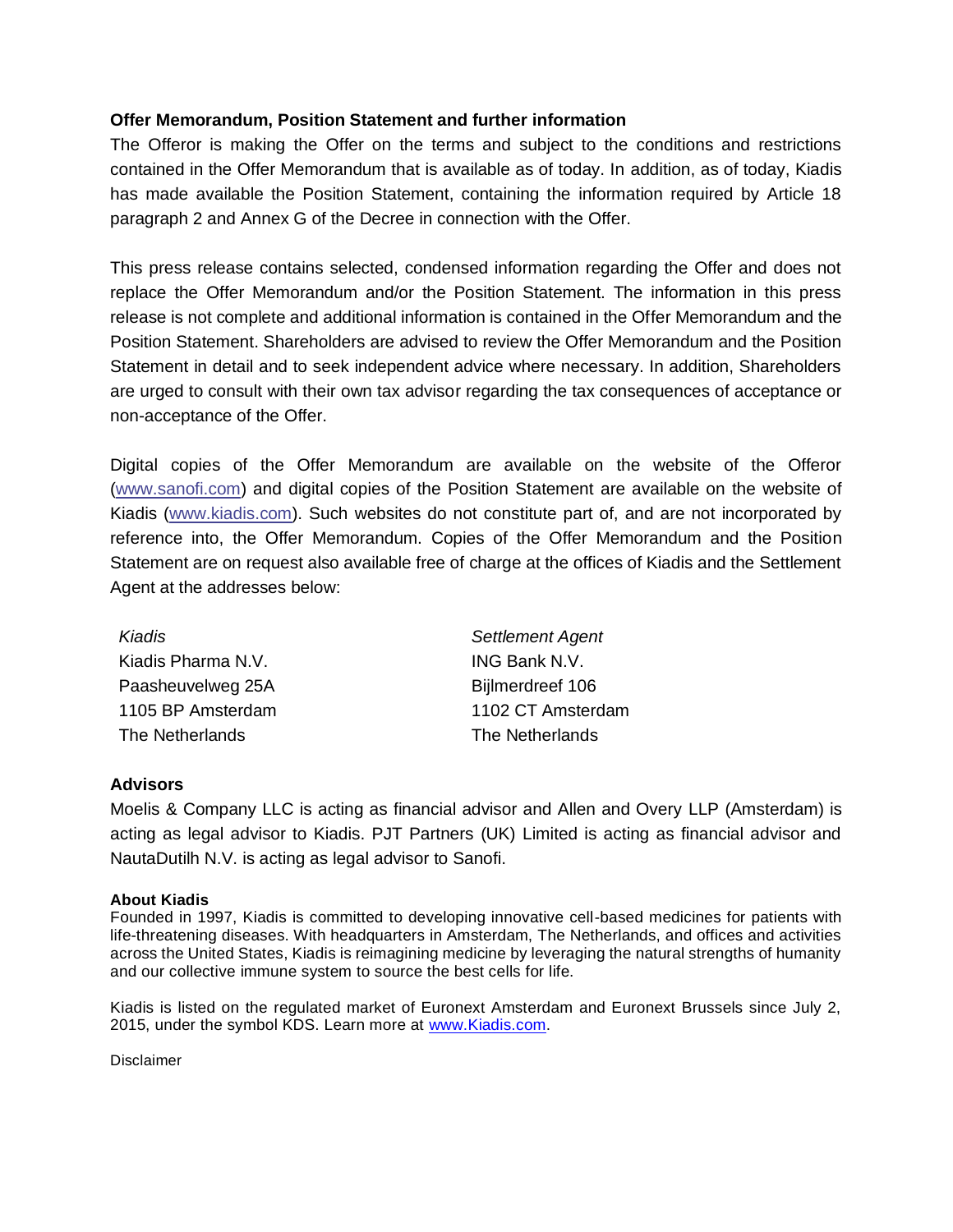This press release contains inside information within the meaning of the EU Market Abuse Regulation (596/2014).

The information in the press release is not intended to be complete. This announcement is for information purposes only and does not constitute an offer, or any solicitation of any offer, to buy or subscribe for any securities.

The distribution of this press release may, in some countries, be restricted by law or regulation. Accordingly, persons who come into possession of this document should inform themselves of and observe these restrictions. To the fullest extent permitted by applicable law, Sanofi and Kiadis disclaim any responsibility or liability for the violation of any such restrictions by any person. Any failure to comply with these restrictions may constitute a violation of the securities laws of that jurisdiction. Neither Sanofi, nor Kiadis, nor any of their advisors assumes any responsibility for any violation by any of these restrictions. Any Kiadis shareholder who is in any doubt as to his or her position should consult an appropriate professional advisor without delay.

#### **About Sanofi**

Sanofi is dedicated to supporting people through their health challenges. We are a global biopharmaceutical company focused on human health. We prevent illness with vaccines, provide innovative treatments to fight pain and ease suffering. We stand by the few who suffer from rare diseases and the millions with long-term chronic conditions.

With more than 100,000 people in 100 countries, Sanofi is transforming scientific innovation into healthcare solutions around the globe.

Sanofi, Empowering Life

**Sanofi Media Relations Contacts** Ashleigh Koss Tel: +1 (908) 981-8745 [Ashleigh.Koss@sanofi.com](mailto:Ashleigh.Koss@sanofi.com)

**Kiadis:** Maryann Cimino, Sr. Manager, Corporate Affairs Tel: +1 (617) 710-7305 **m.**[cimino@kiadis.com](mailto:m.cimino@kiadis.com)

**Kiadis Media Relations Contacts LifeSpring Life Sciences Communication:** Leon Melens (Amsterdam) Tel: +31 538 16 427 [lmelens@lifespring.nl](mailto:lmelens@lifespring.nl)

**Optimum Strategic Communications:** Mary Clark, Supriya Mathur

#### **Sanofi Investor Relations Contacts Paris** Eva Schaefer-Jansen Arnaud Delepine Yvonne Naughton

**Sanofi Investor Relations Contacts North America** Felix Lauscher Fara Berkowitz Suzanne Greco

IR main line: Tel.: +33 (0)1 53 77 45 45 [investor.relations@sanofi.com](mailto:investor.relations@sanofi.com) https://www.sanofi.com/en/investors/contact